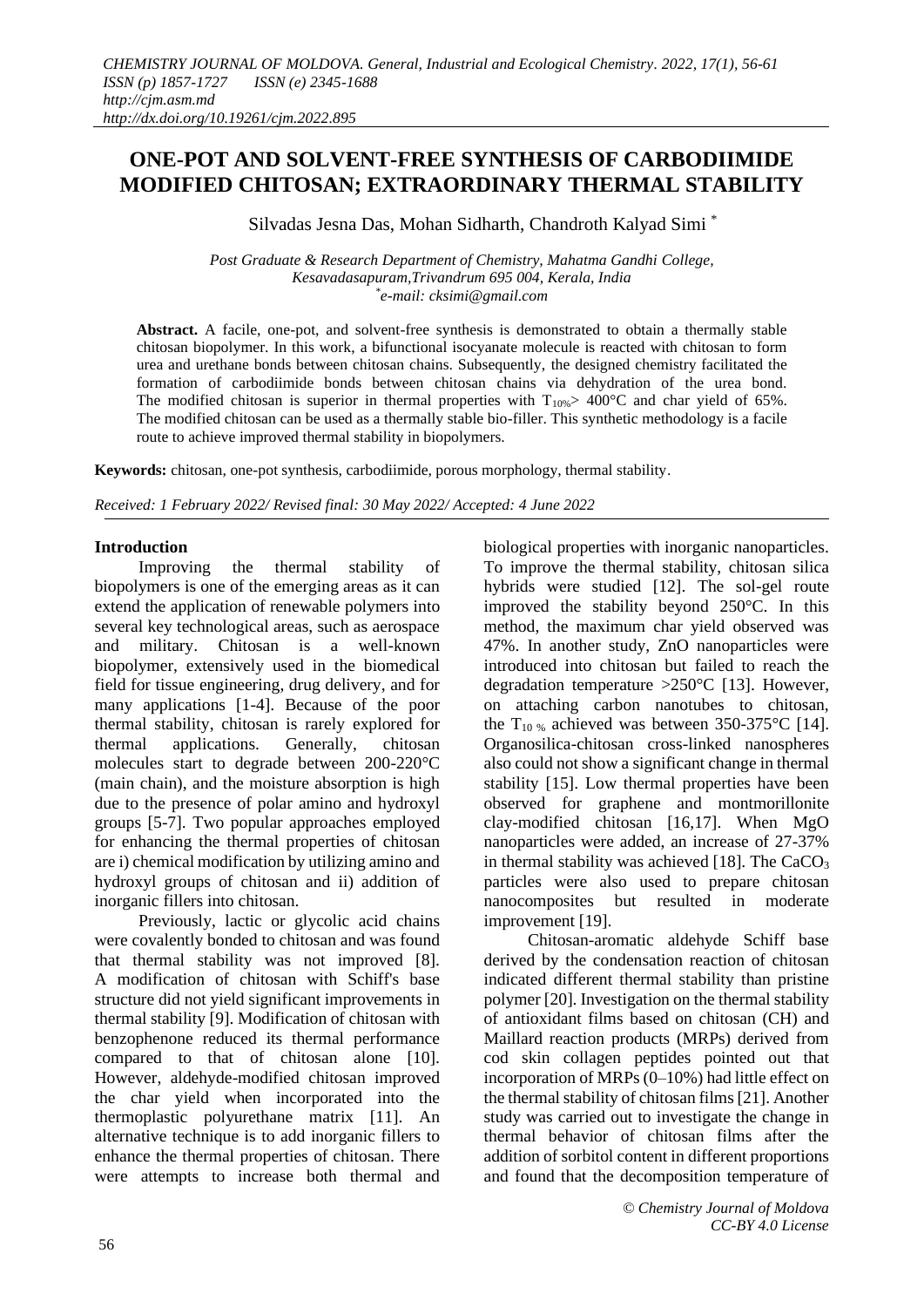chitosan was nearly invariable with the change of the content of sorbitol (thermal stability of chitosan films was not reduced, either) [22]. The reinforcement of *chitosan-cellulose nano whiskers composites film* with multiwall carbon nanotubes (MWCNTs) experienced a significant improvement in mechanical properties and also increased the thermal stability by delaying the degradation of CS/CNWs [23]. It has been proved that thermal stability of chitosan obtained from the shells of swimming crab through the subcritical water pretreatment is higher than that of chitosan prepared *via* sodium hydroxide pretreatment [24]. Systematic investigation confirmed that thermal stability of chemically modified chitosan using itaconic acid (a natural unsaturated dicarboxylic acid) is higher than that of the original chitosan film, and the modified chitosan exhibited flameretardant properties [25].

In this work, an attempt is made to modify chitosan with a significant increase in thermal stability *via* an easy solvent-free synthetic route.

#### **Experimental** *Materials*

Chitosan powder (Otto, India, deacetylation >80%) was dried at 110°C for 3 hours before use. Toluene diisocyanate (97%, 80:20 isomer mixture, Alfa Aesar, UK) was used without further purification. Distilled water was used from an in-house facility.

# *Instruments*

The *FTIR characterization* was conducted on a Perkin Elmer Spectrum GXA FTIR spectrometer in the wave number range of 4000–400 cm-1 . The *elemental composition* (carbon, nitrogen, and hydrogen) was estimated using a Thermo Finnigan EA 1112 Series Flash Elemental Analyzer. The *thermogravimetric analysis* (TGA) of the samples was performed by using TA instruments 2960 from 30 to 900°C in a nitrogen atmosphere at a heating rate of 10°C/minute.

The *morphology* of chitosan and carbodiimide modified chitosan was carried out on a Hitachi SU6600 variable Pressure Field Emission Scanning Electron Microscope (FESEM) instrument. The samples were dried for 24 hours at 110°C to remove the surface moisture, then cut into thin slice and sputter coated (gold) for the analysis into FESEM unit; the images were captured at ambient temperature and vacuum conditions. *Synthesis of carbodiimide modified chitosan*

CH powder (0.5 g) and toluene diisocyanate (TDI) (5.0 g) was incorporated in a glass bottle (25 mL), purged with nitrogen gas, and tightly closed. The carbodiimide modification was carried out without the use of any solvent. The reaction mixture was magnetically stirred at 80°C. A viscous slurry was formed after 30 minutes of reaction. The reaction was continued for another 2 hours. Subsequently, the hot viscous mixture was immediately precipitated into 100 mL of distilled water. The powder was washed in distilled water and dried at 70°C under vacuum to obtain light-yellow colored carbodiimide modified chitosan (CD-CH).

## **Results and discussion**

A one-pot reaction was carried out between chitosan and a diisocyanate molecule which possesses high reactivity to primary amino and hydroxyl groups of chitosan. The reaction pathway, morphology, and thermal stability was investigated. Carbodiimide chitosan was synthesized according to the Scheme 1.



**Scheme 1. Chitosan–isocyanate reactions lead to the formation of the urea bond and eventually to carbodiimide bonds.**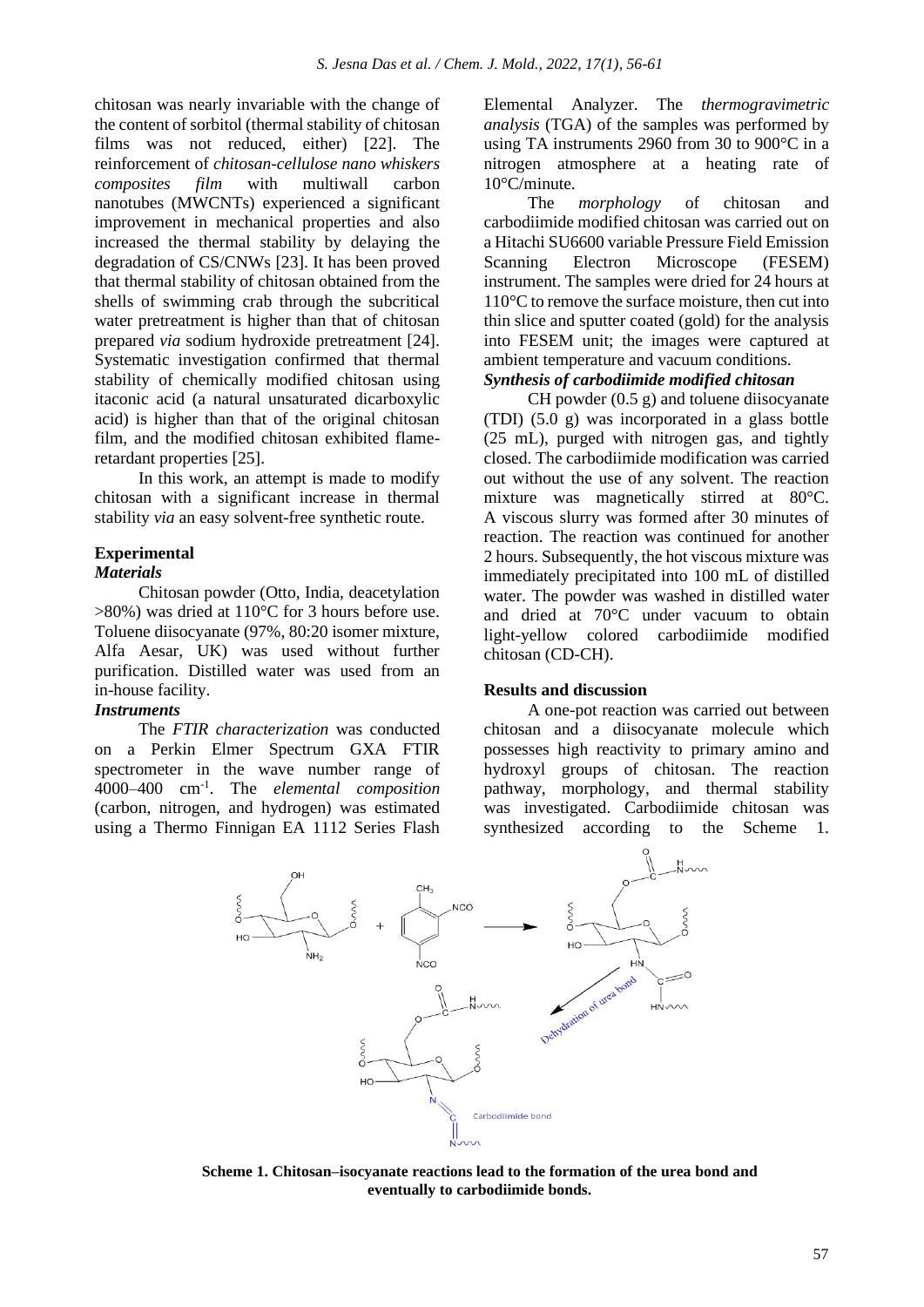



In this procedure, an excess quantity of toluene diisocyanate was used. The liquid isocyanate functioned as a reactant, solvent for chitosan, and dehydrating agent. At the beginning of the reaction – the –NH<sub>2</sub> group of chitosan (as well as OH, but –  $NH<sub>2</sub>$  is more reactive) interacted with  $-NCO$  of TDI to give urea (-NHCONH-) bonds between chitosan chains. Since TDI is a bifunctional molecule, urea bonds were formed between chains.

The evolution of the urea/urethane bond during the reaction was confirmed by recording FTIR of aliquot where vibrational peaks of –CO- group were observed at 1720 cm-1 (urea/urethane carbonyl) along with a peak corresponding to  $-NCO-$  at 2270 cm<sup>-1</sup>. In the progressive FTIR analysis, -CO groups started to disappear and the final product displayed mainly two peaks located at 2100 and 2060 cm-1 respectively (Figure 1).

These two are signature peaks of the carbodiimide structure  $(N=C=N)$  [26]. Additionally, the amino group in chitosan, observed at 3360 cm-1 was vanished/reduced in the FTIR spectrum of carbodiimide-linked chitosan. In addition, peaks corresponding to  $-CO$  groups were also drastically diminished. After the formation of the urea bond, excess TDI will act as a dehydrating agent such that it will grab water molecules from the urea bond itself to form carbodiimide links. The reaction between CH and TDI is shown in Scheme 1.

Since the CD-CH was insoluble in many of the solvents, solution-phase NMR studies could not be carried out. The CD-CH particles were insoluble even in 2% acetic acid whereas chitosan was soluble. To acquire more evidence for modification, the nitrogen content of CH and CD-CH was assessed. Surprisingly, the nitrogen content was lower in CD-CH compared to CH. This is theoretically possible because the carbon content of linking molecule TDI is almost 4 times nitrogen content (16 *versus* 62%). Elemental analysis (%): CH: C (40.6), H (6.0), N (7.5); CD-CH: C (48.0), H (3.9) N (3.4). All these studies indicate the extensive and effective modification of chitosan by this route.

The morphologies of pristine chitosan and CD-CH were evaluated by FESEM analyses and the results are presented in Figure 2.



**Figure 2. FESEM images of CH and CD-CH (500x and 5000x magnifications are shown for both CD and CD-CH. An image of 1000x is also given for CD-CH)** *(a)* **and formation of coherent block-structured CD-CH** *via*  **carbodiimide bonds** *(b)***.**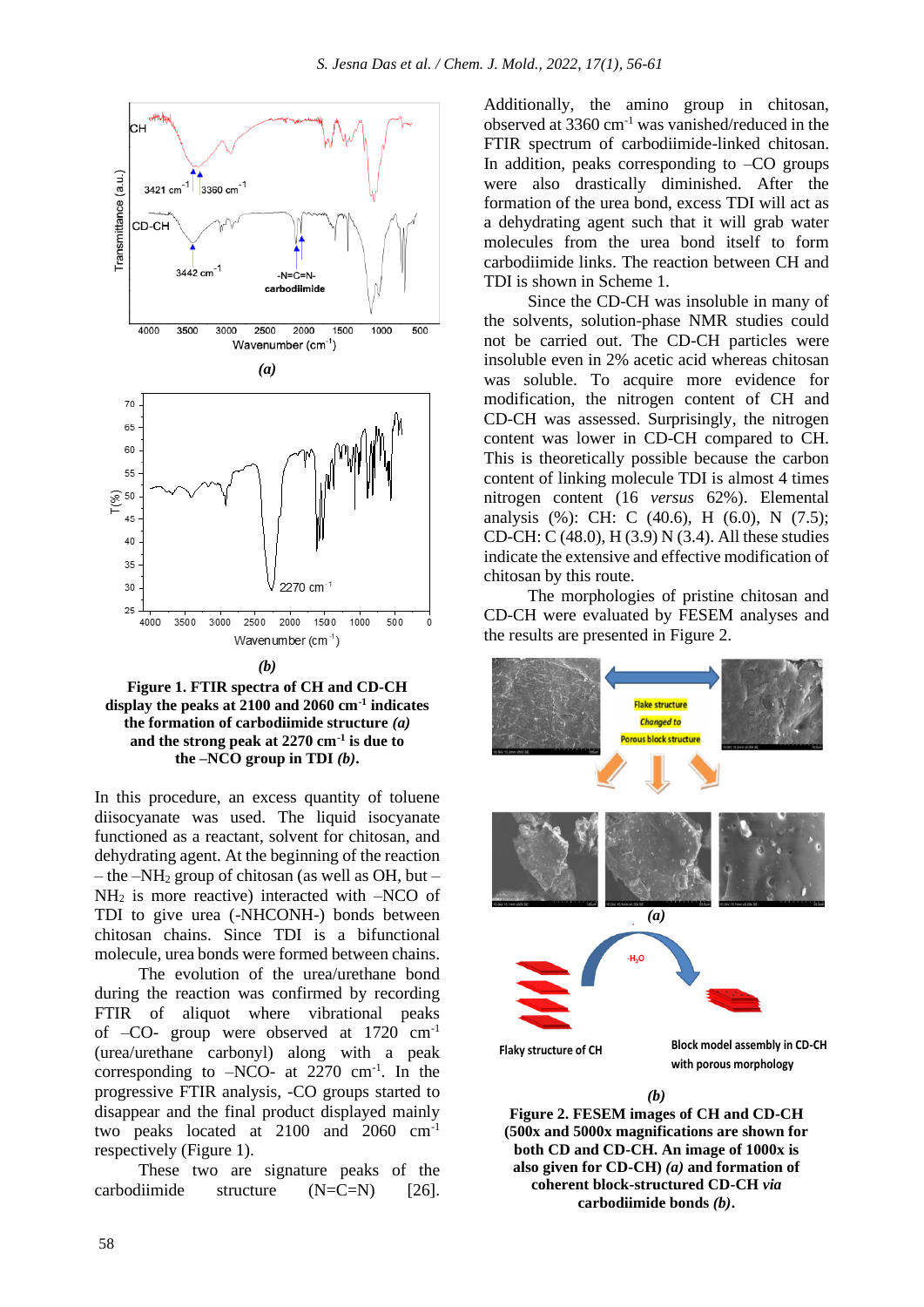Unmodified chitosan was observed as flakes whereas a coherent and block structure was noted in CD-CH. This implies that chitosan chains were covalently bonded by carbodiimide groups. In addition, pores were observed on the blockstructured CD-CH. This pore structure is attributed to the evolution of water molecules during carbodiimide formation (urea-dehydration).

The most striking feature of CD-CH is its thermal stability (Figure 3). The  $T_{5\%}$  of CD-CH was 302°C whereas neat chitosan showed below 70°C. The T10% of chitosan was 125°C but CD-CH exhibited a high value of 413°C. Additionally, the char yield was dramatically improved to 65% at 900°C, from 29% of neat chitosan. The high thermal stability of CD-CH is due to the presence of heteroatoms of high aromatic (phenyl rings) nature. In heterocyclic polymers such as poly(amide-imide)s and polybenzimidazoles, high thermal stability is a typical feature [27,28].



**Figure 3. Thermogravimetric profiles of CH and CD-CH imply the unusual thermal stability of CD-CH material** *(a)* **and DTG profiles of CH and CD-CH indicate different degradation pattern due to modification in the polymer chain** *(b)***.**

The carbodiimide may act as a link between chitosan chains (heteroatoms, especially the stronger -N=C=N- bond uniformly attached among chitosan chains). Also, the CD-CH exhibited  $\langle 1 \text{ wt.}\% \rangle$  weight loss up to 150°C. which is due to the lower moisture absorption capability of CD-CH, compared to chitosan. This implies that polar groups (present in CH) were reduced in CD-CH due to the carbodiimide formation reaction. This is the maximum thermal stability achieved in completely organic chitosan systems. The DTG curves are different for CH and CD-CH. Faster degradation was observed at about 300ºC in CH. In CD-CH, degradation occurs in steps and in a lower rate than CH, this may be the reason for improved thermal stability observed in CD-CH. The higher DTG peaks appeared at 415, 560 and 622ºC indicate the improved thermal stability of CD-CH (but these high temperature peaks were not present in the DTG of CH). The weight loss is less in CD-CH compared to CH.

## **Conclusions**

In this contribution, a simple and single-step method was demonstrated to obtain carbodiimide-modified chitosan. Chitosan was reacted with toluene diisocyanate to yield a urea bond which on dehydration resulted in the carbodiimide links between chains. In thisreaction, toluene diisocyanate also has the role of dehydrating agent. The FTIR analysis revealed the formation of the carbodiimide bond with characteristic vibrational peaks noted at 2060 and 2100 cm-1 . Due to the loss of water molecules from the polymeric structure, a porous morphology was observed in FESEM images. The most outstanding feature of CD-CH is its thermal stability which registered  $T_{10\%} > 400\degree C$  with a char yield of 65%. This high thermal feature is attributed to the phenyl rings and hetero-structure present in modified chitosan. However, thermal degradation rates were different in CH and CD-CH. A relatively quicker degradation was seen in CH (about 300ºC), whereas in CD-CH, degradation took place in steps. This reduced rate observed in thermal degradation may be the reason for improved thermal stability of CD-CH. The modified chitosan is a thermally stable bio-filler that can offer thermal stability and compatibility to synthetic/biopolymers since it is purely an organic polymer. The synthetic methodology can be adapted to other biopolymers to accomplish thermally stable biopolymers/bio-fillers.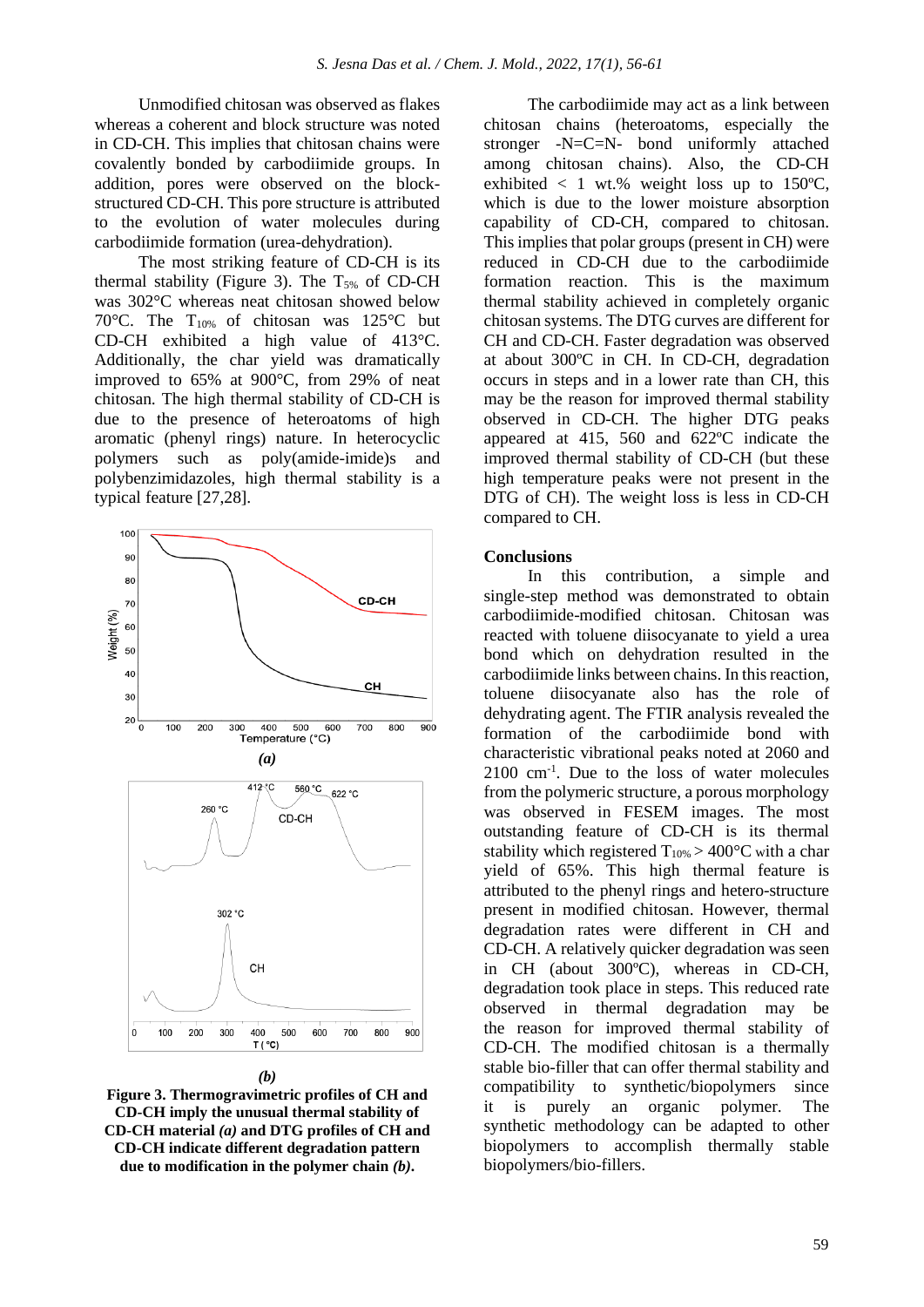#### **Acknowledgments**

The authors would like to thank the Principal, Mahatma Gandhi College, Thiruvananthapuram, India, and Post Graduate & Research Department of Chemistry, Mahatma Gandhi College, Thiruvananthapuram, India for providing immense support and research facilities.

#### **References**

- 1. Anitha, A.; Sowmya, S.; Sudheesh Kumar, P.T.; Deepthi, S.; Chennazhi, K.P.; Ehrlich, H.; Tsurkan, M.; Jayakumar, R. Chitin and chitosan in selected biomedical applications. Progress in Polymer Science, 2014, 39(9), pp. 1644–1667. DOI: <https://doi.org/10.1016/j.progpolymsci.2014.02.008>
- 2. Ahmed, J.; Mulla, M.; Arfat, Y.A.; Thai T.L.A. Mechanical, thermal, structural and barrier properties of crab shell chitosan/graphene oxide composite films. Food Hydrocolloids, 2017, 71, pp. 141–148.

DOI: <https://doi.org/10.1016/j.foodhyd.2017.05.013>

- 3. Chang, C.-H.; Liu, H.-C.; Lin, C.-C.; Chou, C.-H.; Lin, F.-H. [Gelatin–chondroitin–hyaluronan](https://www.sciencedirect.com/science/article/pii/S0142961203003831) tricopolymer scaffold for cartilage tissue [engineering.](https://www.sciencedirect.com/science/article/pii/S0142961203003831) Biomaterials, 2003, 24(26), pp. 4853–4858. DOI: [https://doi.org/10.1016/S0142-9612\(03\)00383-1](https://doi.org/10.1016/S0142-9612(03)00383-1)
- 4. Liu, H.; Yin, Y.; Yao, K.; Ma, D.; Cui, L.; Cao, Y. Influence of the concentrations of hyaluronic acid on the properties and biocompatibility of Cs–Gel–HA membranes. Biomaterials, 2004, 25(17), pp. 3523–3530. DOI: <https://doi.org/10.1016/j.biomaterials.2003.09.102>
- 5. Gámiz-González, M.A.; Correia, D.M.; Lanceros-Mendez, S.; Sencadas, V.; Gómez Ribelles, J.L.; Vidaurre, A. Kinetic study of thermal degradation of chitosan as a function of deacetylation degree. Carbohydrate Polymers, 2017, [167,](http://www.sciencedirect.com/science/journal/01448617/167/supp/C) pp. 52-58.

DOI: <https://doi.org/10.1016/j.carbpol.2017.03.020>

- 6. Ou, C.-Y.; Li, S.-D.; Yang, L.; Li, C.-P.; Hong, P.-Z.; She, X.-D. The impact of cupric ion on thermo-oxidative degradation of chitosan. Polymer International, 2010, 59(8), pp. 1110–1115. DOI: <https://doi.org/10.1002/pi.2835>
- 7. Taboada, E.; Cabrera, G.; Jimenez, R.; Cardenas, G. A kinetic study of the thermal degradation of chitosan-metal complexes. Journal of Applied Polymer Science, 2009, 114(4), pp. 2043–2052. DOI: <https://doi.org/10.1002/app.30796>
- 8. Qu, X.; Wirsén, A.; Albertsson, A.-C. [Effect](https://www.sciencedirect.com/science/article/pii/S0032386199007041) of [lactic/glycolic](https://www.sciencedirect.com/science/article/pii/S0032386199007041) acid side chains on the thermal [degradation](https://www.sciencedirect.com/science/article/pii/S0032386199007041) kinetics of chitosan derivatives. Polymer, 2000, 41(13), pp. 4841–4847. DOI: [https://doi.org/10.1016/S0032-3861\(99\)00704-1](https://doi.org/10.1016/S0032-3861(99)00704-1)
- 9. Dos Santos, J.E.; Dockal, E.R.; Cavalheiro, E.T.G. Synthesis and characterization of Schiff bases from chitosan and salicylaldehyde derivatives. Carbohydrate Polymers, 2005, 60(3), pp. 277–282. DOI: <https://doi.org/10.1016/j.carbpol.2004.12.008>
- 10. Diab, M.A.; El-Sonbati, A.Z.; Bader, D.M.D. Thermal stability and degradation of chitosan modified by benzophenone. Spectrochimica Acta

Part A: Molecular and Biomolecular Spectroscopy, 2011, 79(5), pp. 1057–1062. DOI: <https://doi.org/10.1016/j.saa.2011.04.019>

11. Liu, X.; Gu, X.; Sun, J.; Zhang, S. Preparation and characterization of chitosan derivatives and their application as flame retardants in thermoplastic polyurethane. Carbohydrate Polymers, 2017, 167, pp. 356–363.

DOI: <https://doi.org/10.1016/j.carbpol.2017.03.011>

- 12. Yeh, J.-T.; Chen, C.-L.; Huang, K.-S. [Synthesis](https://www.sciencedirect.com/science/article/pii/S0167577X06008123) and properties of chitosan/ $SiO<sub>2</sub>$  hybrid materials. Materials Letters, 2007, 61(6), pp. 1292–1295. DOI: <https://doi.org/10.1016/j.matlet.2006.07.016>
- 13. Karpuraranjith, M.; Thambidurai, S. Chitosan/zinc oxide-polyvinylpyrrolidone (CS/ZnO-PVP) nanocomposite for better thermal and antibacterial activity. International Journal of Biological Macromolecules, 2017, 104, Part B, pp. 1753–1761. DOI: <http://doi.org/10.1016/j.ijbiomac.2017.02.079>
- 14.Carson, L.; Kelly-Brown, C.; Stewart, M.; Oki, A.; Regisford, G.; Luo, Z.; Bakhmutov, V.I. [Synthesis](https://www.sciencedirect.com/science/article/pii/S0167577X08009889) and characterization of [chitosan–carbon](https://www.sciencedirect.com/science/article/pii/S0167577X08009889) nanotube [composites.](https://www.sciencedirect.com/science/article/pii/S0167577X08009889) Materials Letters, 2009, 63(6-7), pp. 617–620.

DOI: <https://doi.org/10.1016/j.matlet.2008.11.060> 15. Fei, B.; Lu, H.; Xin, J.H. One-step [preparation](https://www.sciencedirect.com/science/article/pii/S0032386105018240) of

- [organosilica@chitosan](https://www.sciencedirect.com/science/article/pii/S0032386105018240) crosslinked nanospheres. Polymer, 2006, 47(4), pp. 947–950. DOI: <https://doi.org/10.1016/j.polymer.2005.12.063>
- 16. Layek, R.K.; Samanta, S.; Nandi, A.K. [Graphene](https://www.sciencedirect.com/science/article/pii/S0032386112002856) sulphonic acid/chitosan nano [biocomposites](https://www.sciencedirect.com/science/article/pii/S0032386112002856) with tunable mechanical and [conductivity](https://www.sciencedirect.com/science/article/pii/S0032386112002856) properties. Polymer, 2012, 53(11), pp. 2265–2273. DOI: <https://doi.org/10.1016/j.polymer.2012.03.048>
- 17. da Costa, M.P.M.; de Mello Ferreira, I.L.; Cruz, M.T.M. New polyelectrolyte complex from pectin/chitosan and montmorillonite clay. Carbohydrate Polymers, 2016, 146, pp. 123–130. DOI: <https://doi.org/10.1016/j.carbpol.2016.03.025>
- 18. De Silva, R.T.; Mantilaka, M.M.M.G.P.G.; Ratnayake, S.P.; Amaratunga, G.A.J.; Nalin de Silva, K.M. Nano-MgO reinforced chitosan nanocomposites for high performance packaging applications with improved mechanical, thermal and barrier properties. Carbohydrate Polymers, 2017, 157, pp. 739–747. DOI: <https://doi.org/10.1016/j.carbpol.2016.10.038>
- 19. Swain, S.K.; Dash, S.; Kisku, S.K.; Singh, R.K. Thermal and oxygen barrier properties of chitosan bionanocomposites by reinforcement of calcium carbonate nanopowder. Journal of Materials Science & Technology, 2014, 30(8), pp. 791–795. DOI: <https://doi.org/10.1016/j.jmst.2013.12.017>
- 20. El Hamdaoui, L.; El Marouani, M.; El Bouchti, M.; Kifani-Sahban, F.; El Moussaouiti, M. Thermal stability, kinetic degradation and lifetime prediction of chitosan schiff bases derived from aromatic aldehydes. Chemistry Select, 2021, 6(3), pp. 306–317.

DOI: <https://doi.org/10.1002/slct.202004071>

21. Li, Y.; Chen, K.; Yang, Q.; Hong, H.; Feng, L.; Luo, Y. Development and characterization of novel